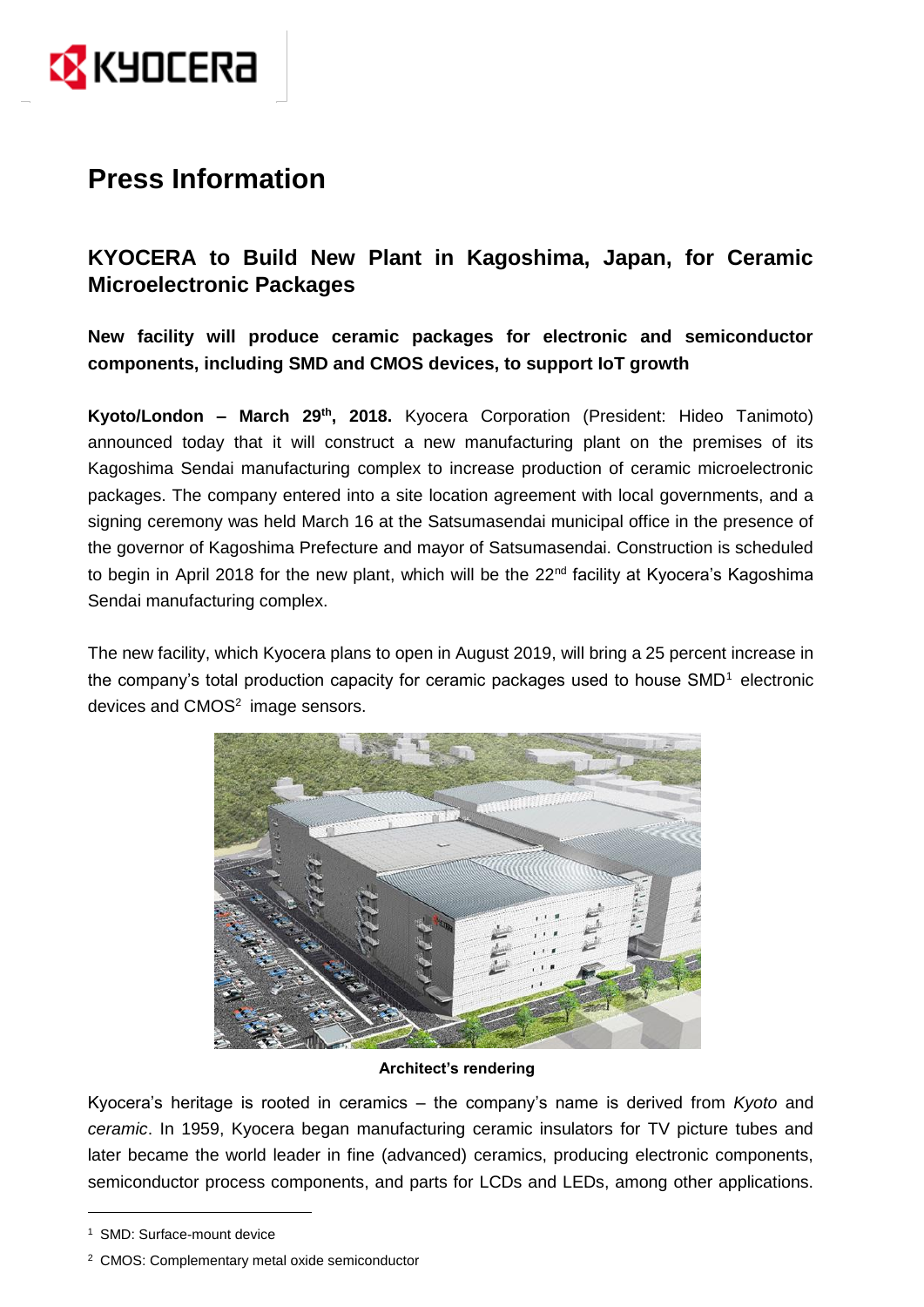

The company's original Kagoshima Sendai Plant opened in 1969 to produce multilayer ceramic packages for ICs used in desktop calculators.

The electronics industry is now experiencing new growth fueled by big data, artificial intelligence, and the Internet of Things (IoT). The development of advanced driver-assist systems (ADAS) and technology that supports minimally invasive medical treatments will drive future growth as well. The new Sendai facility will significantly increase Kyocera's production capacity for two key enablers of these applications — SMD ceramic packages and packages to house CMOS image sensors — as well as ceramic packages for automotive and medical devices.

Kyocera's investment will contribute to Kagoshima's local economy, strengthening the supply chain for semiconductor components and creating job opportunities in the area.

| Name                       | Kyocera Corporation Kagoshima Sendai Plant (the 22 <sup>nd</sup> facility |
|----------------------------|---------------------------------------------------------------------------|
|                            | on the premises)                                                          |
| Location                   | On the premises of Kyocera's existing Kagoshima Sendai Plant,             |
|                            | 1810 Taki-cho Satsumasendai, Kagoshima 895-0292 Japan                     |
| <b>Total investment</b>    | Approximately 5.5 billion yen (approx. USD 52.4 million)                  |
| Building area              | 8,235 m <sup>2</sup> steel construction with 6 stories                    |
| Total floor space          | 42,283 $m2$                                                               |
| Construction plan          | Begin construction: April 2018; start manufacturing: August 2019          |
| Main products              | SMD ceramic packages, ceramic packages for CMOS image                     |
|                            | sensors                                                                   |
| First-year production plan | Approximately 3.8 billion yen (from August 2019 through March             |
|                            | 2020)                                                                     |

#### **Details of the New Plant**

#### **For more information on KYOCERA:** [www.kyocera.co.uk](http://www.kyocera.co.uk/)

#### **About KYOCERA**

Headquartered in Kyoto, Japan, Kyocera Corporation is one of the world's leading manufacturers of fine ceramic components for the technology industry. The strategically important divisions in the Kyocera Group, which is comprised of 231 subsidiaries (as of March 31, 2017), are information and communications technologies, products which increase quality of life, and environmentally friendly products. The technology group is also one of the oldest producers of solar energy systems worldwide, with more than 40 years of experience in the industry.

The company is ranked #522 on Forbes magazine's 2017 "Global 2000" listing of the world's largest publicly traded companies. With a global workforce of over 70,000 employees, Kyocera posted net sales of approximately €11.86 billion in fiscal year 2016/2017. The products marketed by the company in Europe include printers, digital copying systems, microelectronic components, and fine ceramic products. The Kyocera Group has two independent companies in the United Kingdom: Kyocera Fineceramics Ltd. and Kyocera Document Solutions.